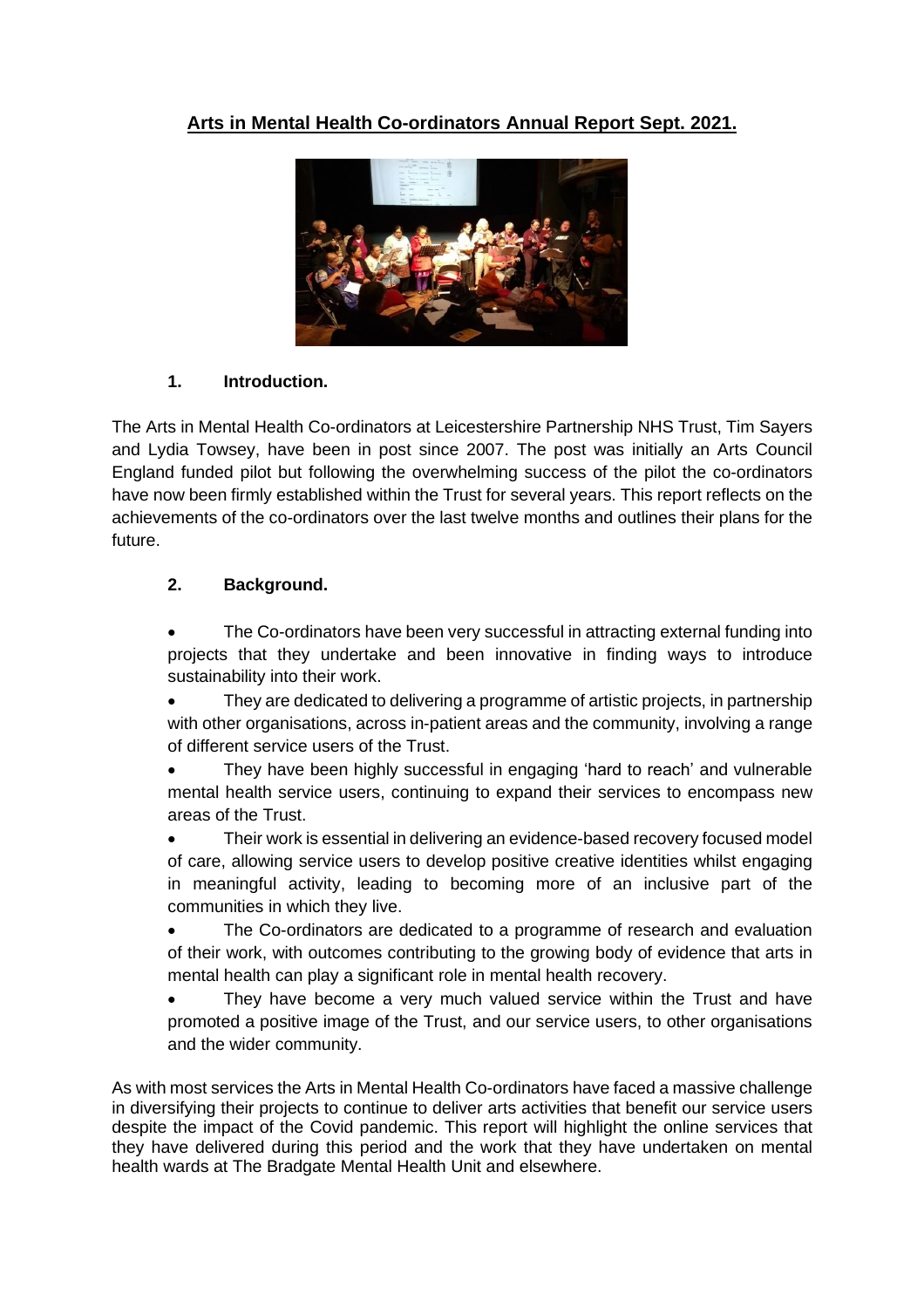# **3. Summary of projects.**

Our work can be broken down into two broad categories: NHS delivered 'in house' projects and projects delivered in partnership with outside agencies (voluntary, statutory and third sector).

# **Remote Art Project.**

Delivered in partnership with BrightSparks: Arts in Mental Health Group, who secured circa £41,000 funding from Leicestershire County Council and Arts Council England. A 'lockdown' project dedicated to supporting our more vulnerable service users during this difficult period. The project involved professional artists working over the phone and via email with participants, supporting them to create art, music, comedy, creative writing, and other creative work, whilst also providing more general social support.

The funding also supported the delivery of a series of Online Arts Workshops and five Online performances as part of our whole online delivery during the lockdown.

As part of this project, we recognized the need to support mental health service users with accessing online activity, and accordingly were successful with funding to supply tablets and ongoing support to several isolated, vulnerable service users.

### **WORD! Online Broadcasts.**

Delivered as part of our Remote Art Project, with further funding provided via WORD!'s core Arts Council England budget. This Lockdown outreach project enabled us to deliver bi-monthly online events, involving service users and a broader audience.

# **Every Brilliant Thing.**

An on and off-line project delivering weekly inspirations for all artforms which are displayed on-line via a Facebook page. This project has proved to be incredibly successful with over 300 people involved and a massive collection of works displayed and archived as part of the project.

We are now looking to produce a publication which will display artworks from all involved and will be distributed to all to the service users involved with the project and the wider community.

# **Service User Participatory Artists**

We have a programme of development of service users to become participatory artists for our service, with a view to them moving on to more regular long-term employment. We are very grateful to The Carlton Hayes Charity who have supported us with this work.

The Comedy Asylum has successfully moved a service user on in the last year and is employing three service user participatory artists at present.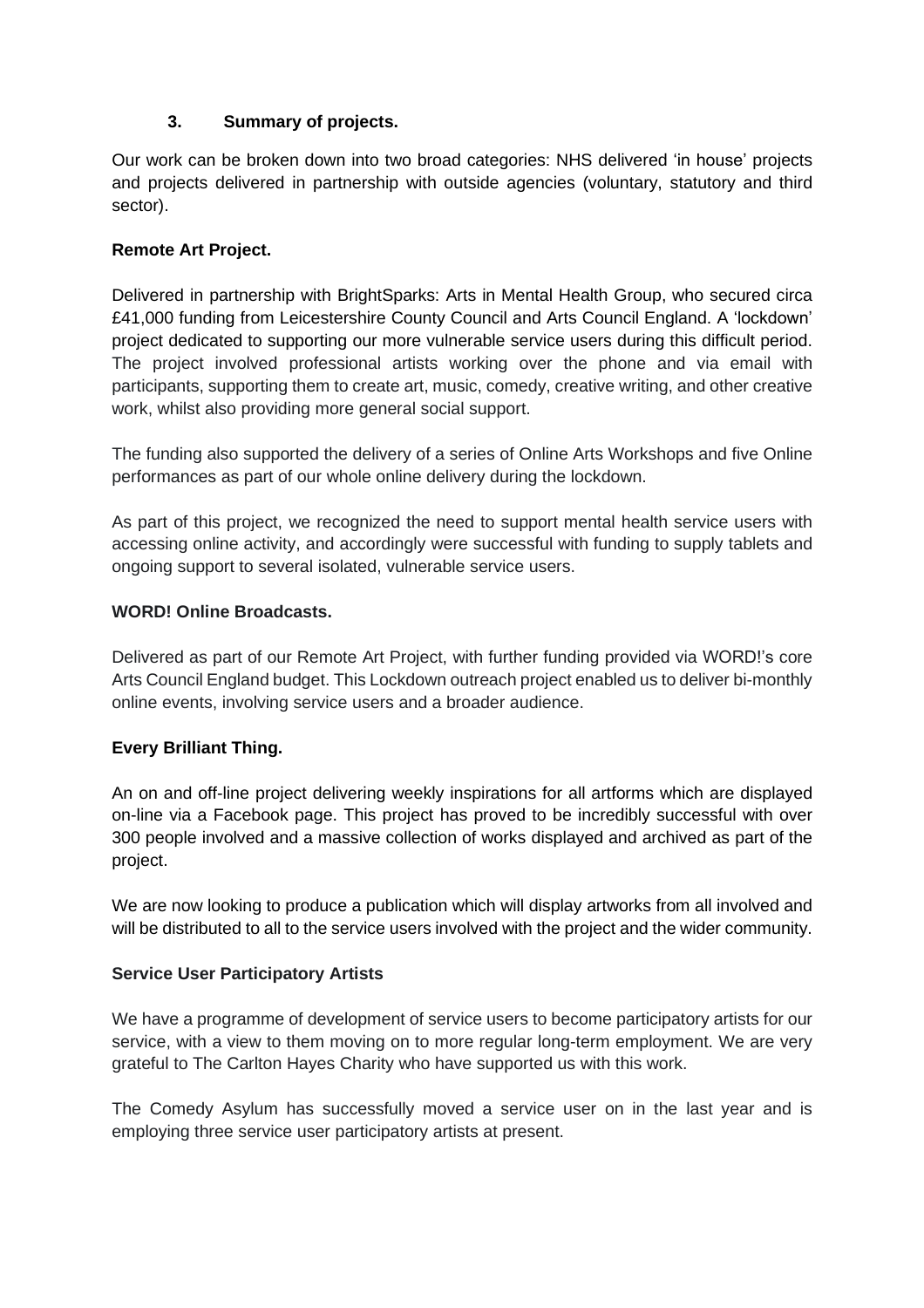Our Creative Writing Groups regularly employ service user participatory artists and is successfully trialing someone at present.

Our Arts Groups also regularly employ service user artists with our ArtSpace Group being successfully led by a previous member of the group at present.

And a member of our Smoothie Sound System who was previously an in-patient at The Bradgate Mental Health Unit has recently commenced delivering DJ'ing sessions on the unit.



# **The Glenvale Gallery, Westcotes Gallery Space, Bradgate and Evington Centre Reception Area Exhibition Spaces.**

The Glenvale Gallery is located at The Bradgate Mental Health Unit and is dedicated to displaying exhibitions of service user art, which then move onto our gallery space at Westcotes Health Centre. We also stage a programme of smaller service user art exhibitions in the reception areas at The Bradgate Mental Health Unit and Evington Centre.

We also regularly stage exhibitions at The Attenborough Arts Centre whilst contributing pieces to their own in-house exhibitions. Our exhibition spaces have been closed during lockdown but have progressively been reopening over the summer.

#### **Ward Music Sessions.**

During Lockdown and subsequently, Tim has been successfully delivering music sessions on Griffin Ward at The Herschel Prins Centre, The Belvoir PICU, wards at The Bradgate Mental Health Unit and at Stewart House. These involve playing guitar and performing, but also the distribution of song sheets for patients to singalong if they wish. The sessions have proven very popular with patients + staff alike and have also proven to be a very good outreach opportunity with patients continued involvement with our projects post discharge.

Following a successful application to the Raising Health Charity we have purchased Sound Production equipment which has been used as part of a project on Phoenix Ward at The Herschel Prins Centre. We commissioned a Sound Production Engineer to deliver the sessions with Tim producing a short video for the benefit of patients involved.

Some of this music activity has been specifically instigated to address issues identified around difficulties engaging younger male patients in therapeutic activities within our mental health environments.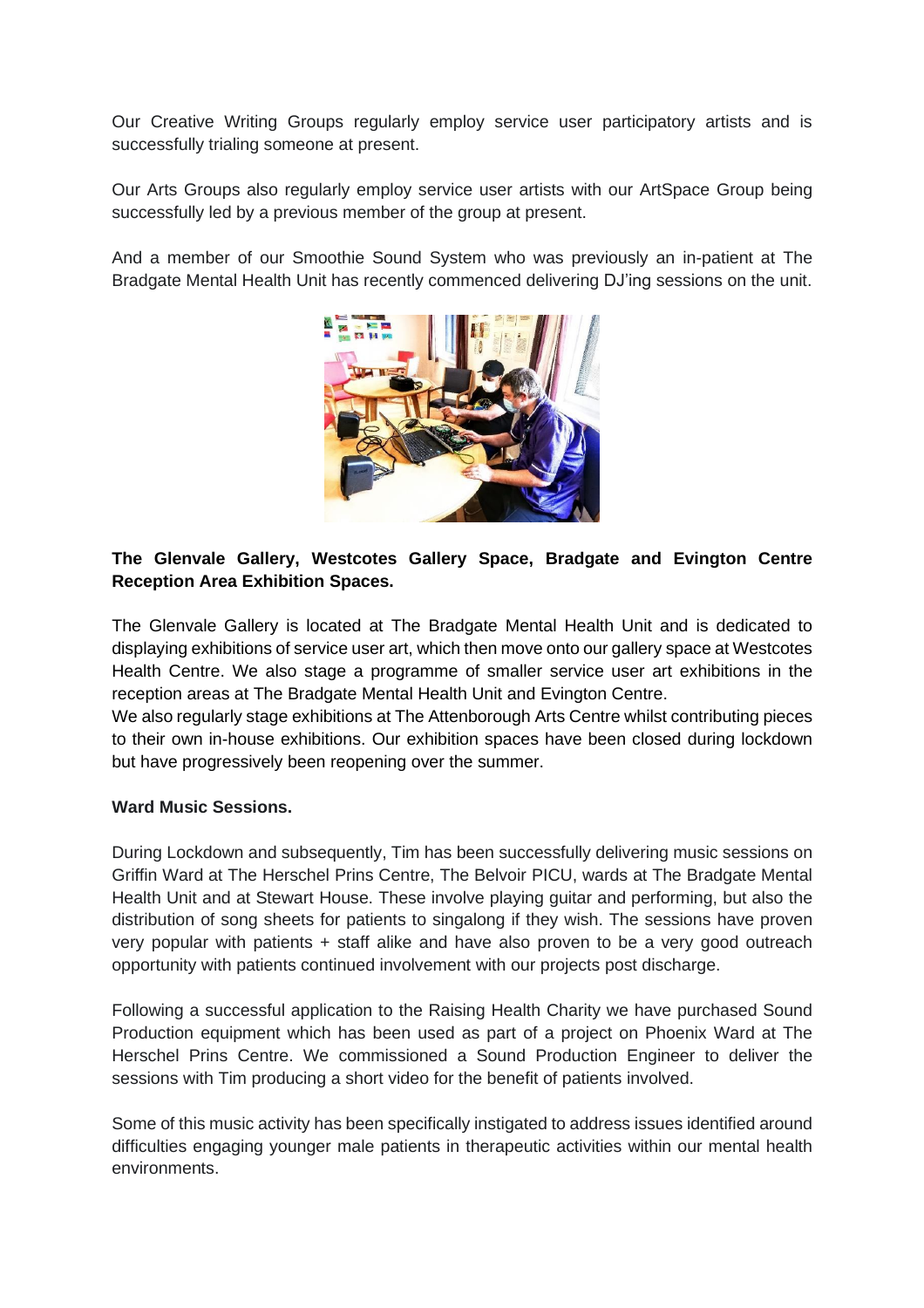We also have a Carlton Hayes Charity funded programme of supplying musical instruments to wards.

# **Potential Unlocked.**

We have been working in partnership with Soft Touch Arts to deliver a programme of artistic activities, with associated exhibitions and activities, to improve the health and well-being of prisoners at HMP Leicester, HMP Stocken, other regional prisons, and people serving Community sentences. LPT were successful in securing circa £100,000 funding from Arts Council England, with Soft Touch securing further additional funding, to deliver this three-year project. This work was subject to three research projects which were delivered by De Montfort University and The University of Leicester. This project was highly disrupted by the Covid pandemic but has now been successfully completed with the delivery of a well-attended Online event where research findings were shared, and an online exhibition visited.

We are now in a planning stage with Soft Touch Arts as to how we might carry this work forward into the future.



# **ArtsCafe + ArtSpace.**

Popular weekly informal arts workshops, taking place at The Bradgate Mental Health Unit and The Attenborough Arts Centre, targeting people with severe and enduring mental health problems, and dedicated to the production of exhibitions, artworks for display, and for publication. We are successful in engaging considerable numbers of in and out-patients in a range of artistic activities within these groups, introducing them to a rolling programme of projects involving a range of highly talented guest participatory artists. Both these groups have been closed during the Covid pandemic, with ArtSpace at The Attenborough Arts Centre now reopened with restricted numbers.

#### **Ward Improvement Arts Programme.**

In partnership with Soft Touch Community Arts Organisation and funded by the Carlton Hayes Charity this programme is delivered by the highly talented participatory artist Jim Jackson. He has worked with in-patients to design and produce artworks on walls and fences of wards at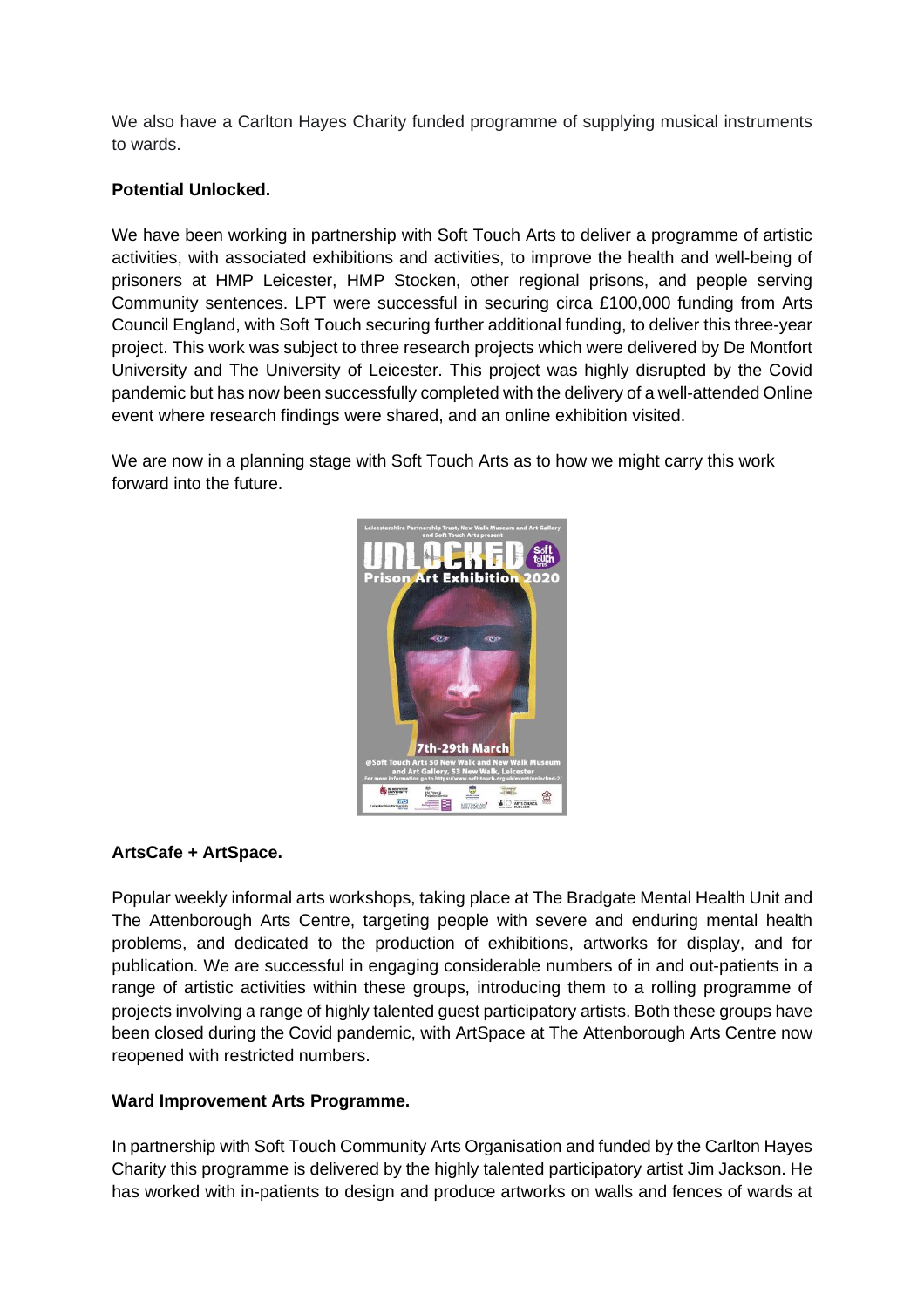The Bradgate Mental Health Unit, The Willows, Stewart House, and Mill Lodge. The project is now due to undertake work on wards at The Herschel Prins Centre.



### **The Comedy Asylum.**

Award winning comedy project that culminates in yearly shows as part of Leicester Comedy Festival. BrightSparks: Arts in Mental Health Group were successful in securing circa £185,000 from the Big Lottery Fund in late 2016 to expand the project and have delivered the following over five years;

- Annual Comedy Asylum workshops and show as part of Leicester Comedy Festival.

Delivery of comedy workshops at The Bradgate Mental Health Unit and other LPT in-patient units.

Delivery of comedy courses at The Leicestershire Recovery College.

Expansion of the project to Nottinghamshire, Lincolnshire, and Northamptonshire.

- On-going evaluation of the project.

This project has continued to be very successful during the Covid lockdown, with well attended Online workshops, telephone support via the Remote Art programme, and small face to face groups when possible. With easing of restrictions weekly face to face groups are now taking place at The Attenborough Arts Centre with associated performance staged at The LCB Depot in late August.

The project has also been successful with an application to the Baring Foundation to deliver a pilot School of Comedy project where comedy is being used to improve the emotional wellbeing of school children.

As part of this project, we are working with Adam Ainsworth, Programme Leader - Drama, at De Montfort University to facilitate longitudinal research around the effectiveness of The Comedy Asylum in successfully delivering recovery focused care.

#### **WORD!**

WORD! is a Leicester based voluntary organisation, delivering one of the longest running poetry events in the UK, alongside an expanding programme of other activities. The organisation is nationally unique in being co-produced by LPT and is an exceptional example of mental health partnership working, with many of our performers and audience coming from our mental health community.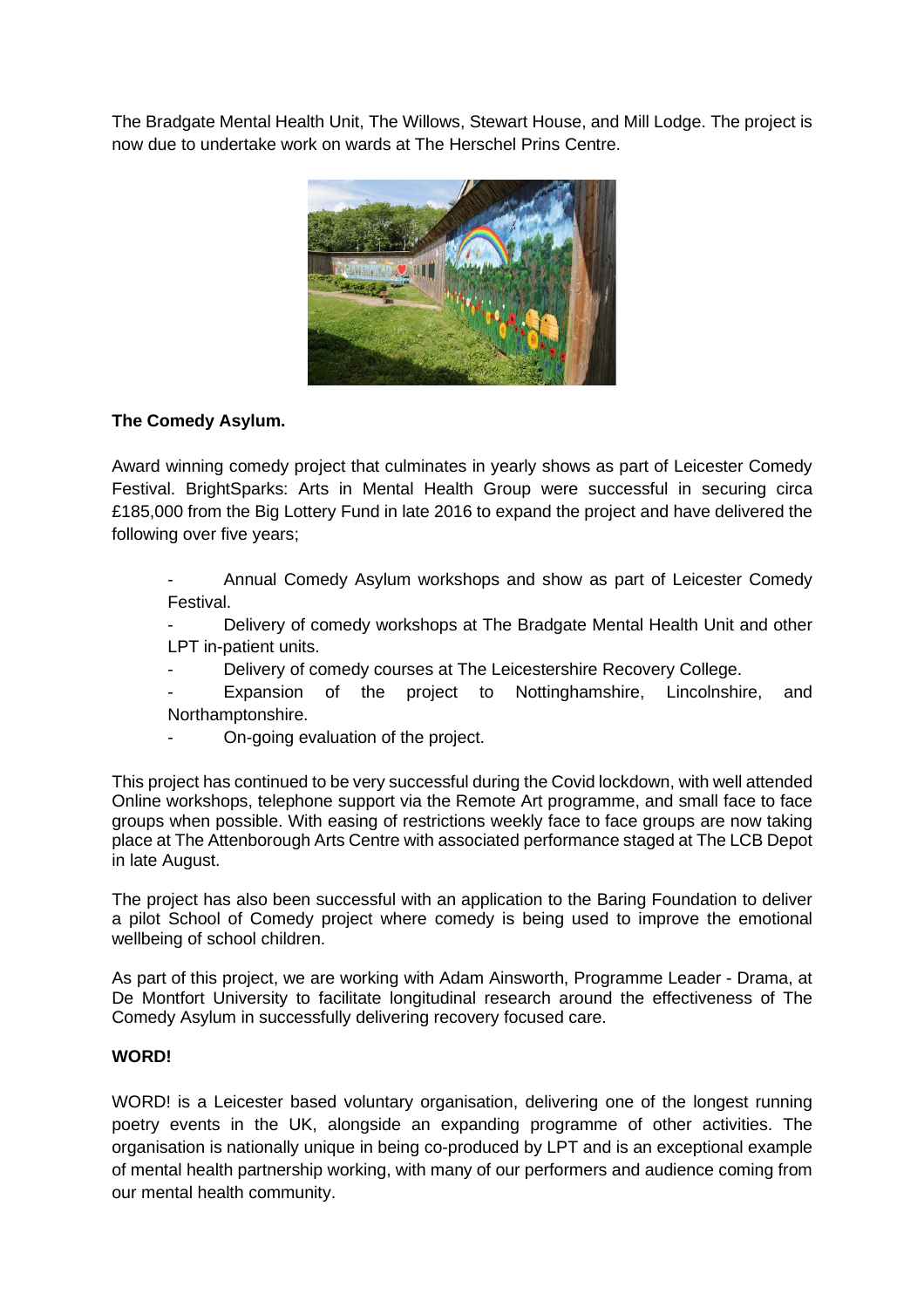During the Covid pandemic we have worked in partnership with WORD! In delivering Online WORD! shows alongside well attended weekly Online Writing Workshops.



### **Bradgate Writers Group + Showcase Collective.**

Weekly creative writing groups taking place at the Bradgate Mental Health Unit and The Attenborough arts Centre. Facilitated by Lydia, volunteers Peter Buckley, Jonathan Hurley, Brandon Oliver, and a range of guest facilitators. These popular projects engage large numbers of in-patients and out-patients, and are dedicated to the production of publications, combined with service user performances. Both these groups have been closed during the Covid pandemic, with the Showcase Collective at The Attenborough Arts Centre now reopened with restricted numbers.

#### **Everybody's Reading Festival.**

Leicester's festival of books and reading, the two principal objectives of the festival are to promote reading, literacy and associated wellbeing to the people of Leicester, with an emphasis on engaging vulnerable people. We have been members of the Festival Committee since its' conception in 2008, when Lydia was first responsible for directing the festival. Since that point we have continued to be involved with delivering various projects as part of the festival. The festival hasn't taken place for the past two years because of the Covid pandemic.

#### **Look-a-Lady Ukulele (LALU).**

This project targets South Asian women in weekly ukulele-based workshops at Peepul Enterprise in Belgrave. Project LALU aims to empower female expression, contribute to cultural cohesion, and improve English literacy. LALU continues to be closed because of the Covid pandemic.

#### **Smoothie Service User Sound System.**

Weekly Sound System workshops that take place at Stayfree Music Studios at present, but that we are intending to move to The Bradgate Mental Health Unit so it can also benefit inpatients. This project is successful in targeting people from our BAME communities alongside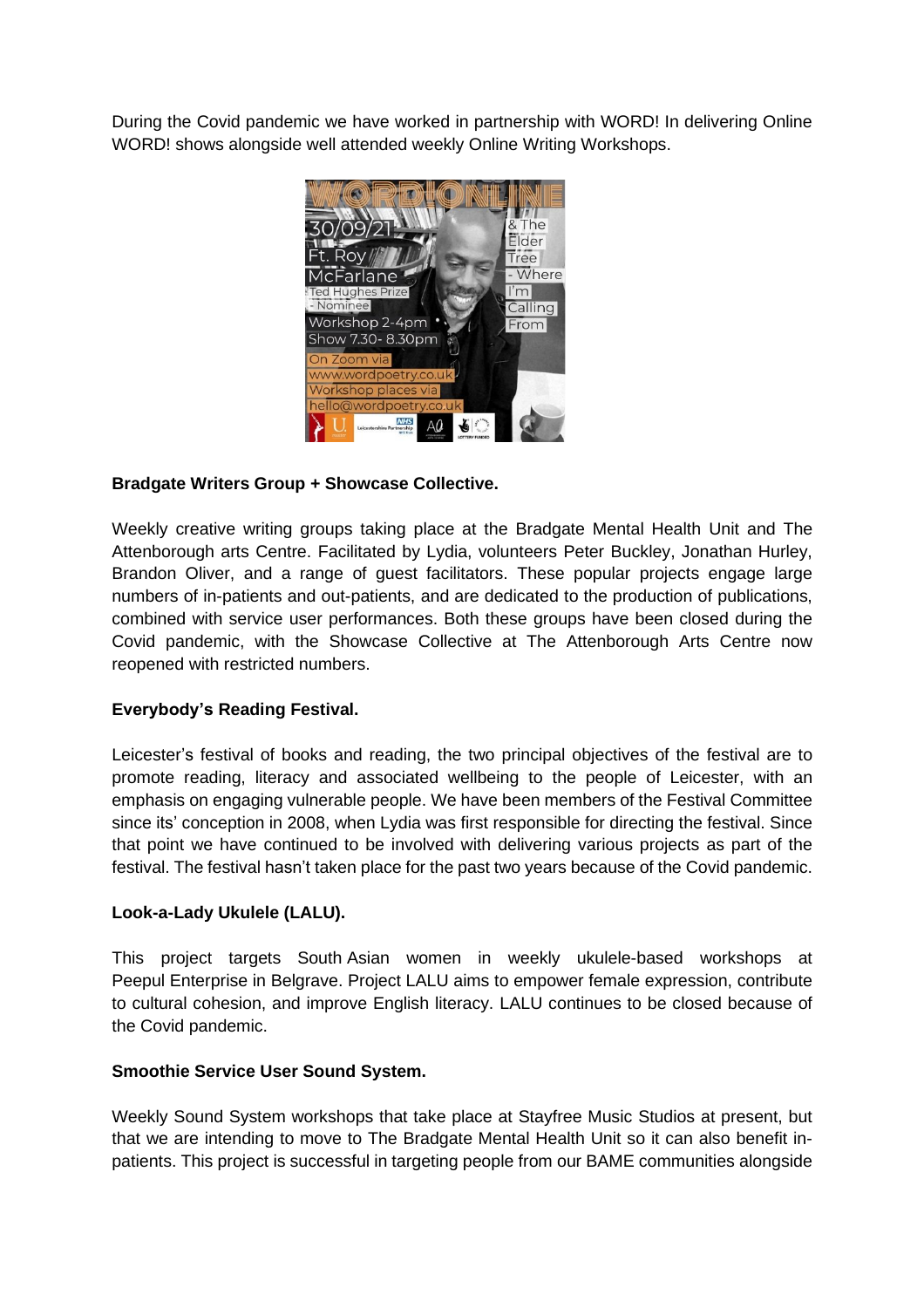other service users with severe and enduring mental health problems. Smoothie continues to be closed pending reopening of the Bradgate Mental Health Unit for our service users.

#### **Open Libraries.**

We are librarians to several open libraries around the Trust, including at The Bradgate Mental Health Unit and The Bennion Centre. We also supply books to the 'Book Lady' at The Bradgate Mental Health Unit.

#### **Green Room Gardeners**

The Green Room Gardeners project has been closed during the Covid pandemic, but is hoping to reopen in due course with its work centred around our gardens at The Attenborough Arts Centre, Clarendon Allotments and The Secret Garden based at Glenfield hospital.

#### **Sounds Inclusive.**

A fully evaluated project previously funded by The National Lottery which encompasses all our performance projects. It is dedicated to employing service users and professional musicians to perform on Mental Health Wards across the trust, conferences, educational venues and at community events.



#### **The Packing Saloon.**

Taking place at The Bradgate Mental Health Unit, and working in partnership with Giving World Charity, we deliver weekly voluntary packing sessions of toiletry bags for NHS Trusts throughout the UK. This group remains closed pending the reopening of our space at the Bradgate Mental Health Unit.

#### **Annual Open Art Exhibition.**

This massively successful and popular annual event, featuring individual and group works, normally takes place at The Attenborough Arts Centre, then tours to other exhibition spaces that we curate. We have been unable to stage the exhibition for the last two years but are hoping to reopen in 2022.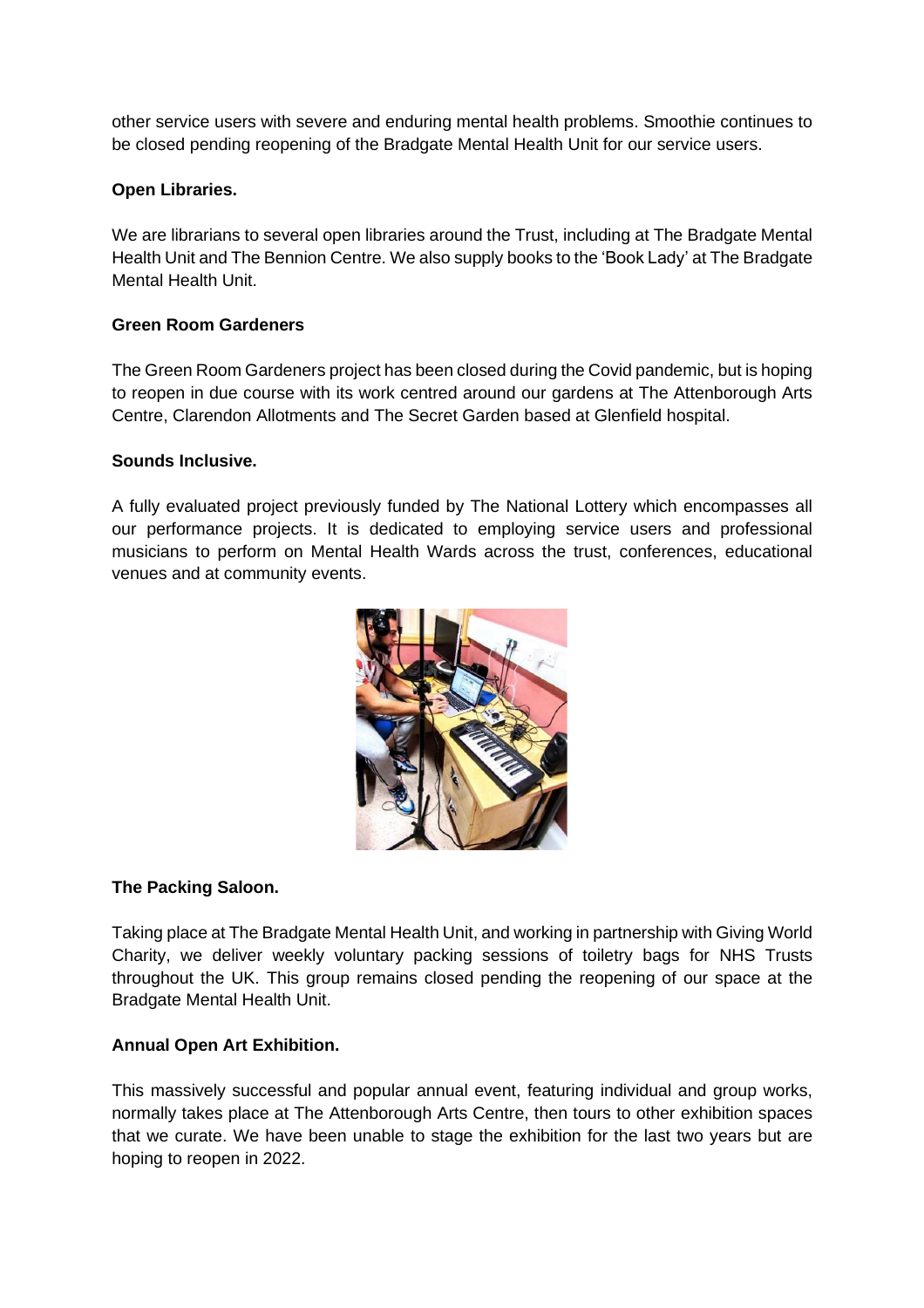# **The Elder Tree**

The Elder Tree' project commenced in 2018 and is part of 'Celebrating Age', a programme jointly funded by Arts Council England and the Baring Foundation. The programme supports cultural spaces and organisations working collaboratively to achieve the following;

• Empower older people to help shape what's on offer and lead quality activities.

• Embed proven approaches to engaging older people as visitors, audiences, or participants in creative processes.

- Test and apply new ways to engage older people.
- Commission older artists or art that has relevance for older people.
- Showcase and celebrate art created by and with older people.

The project is currently in the process of completing its second publication which has involved many LPT Service Users who have met weekly at our Online Writer's Workshops.



# **Fosse Music Collective.**

Our very own band of service users meets weekly at The Fosse Community Centre and have successfully performed at several public venues, including at The Riverside Festival, Leicester in June 2019. The collective is dedicated to a programme of recording and performing but continues to be closed due to the socially interactive nature of the group and high risks associated with the Covid pandemic.

# **Artworks Projects.**

We continue to provide + display service user artworks on walls at different venues within LPT and for community venues. At present, we have been involved with providing a range of beautiful service user artworks to improve the waiting rooms + general environment at The Clozapine Clinic + ECT Suite at The Bradgate Mental Health Unit.

# **Education, Research and Development.**

We have successfully expanded our educational work and provide several placements for Mental Health Nursing students throughout the year. In the last year we have taken on and supported our first Art Psychotherapist student who so enjoyed the placement that she has carried on as a volunteer with our service. We are dedicated to a programme of evaluation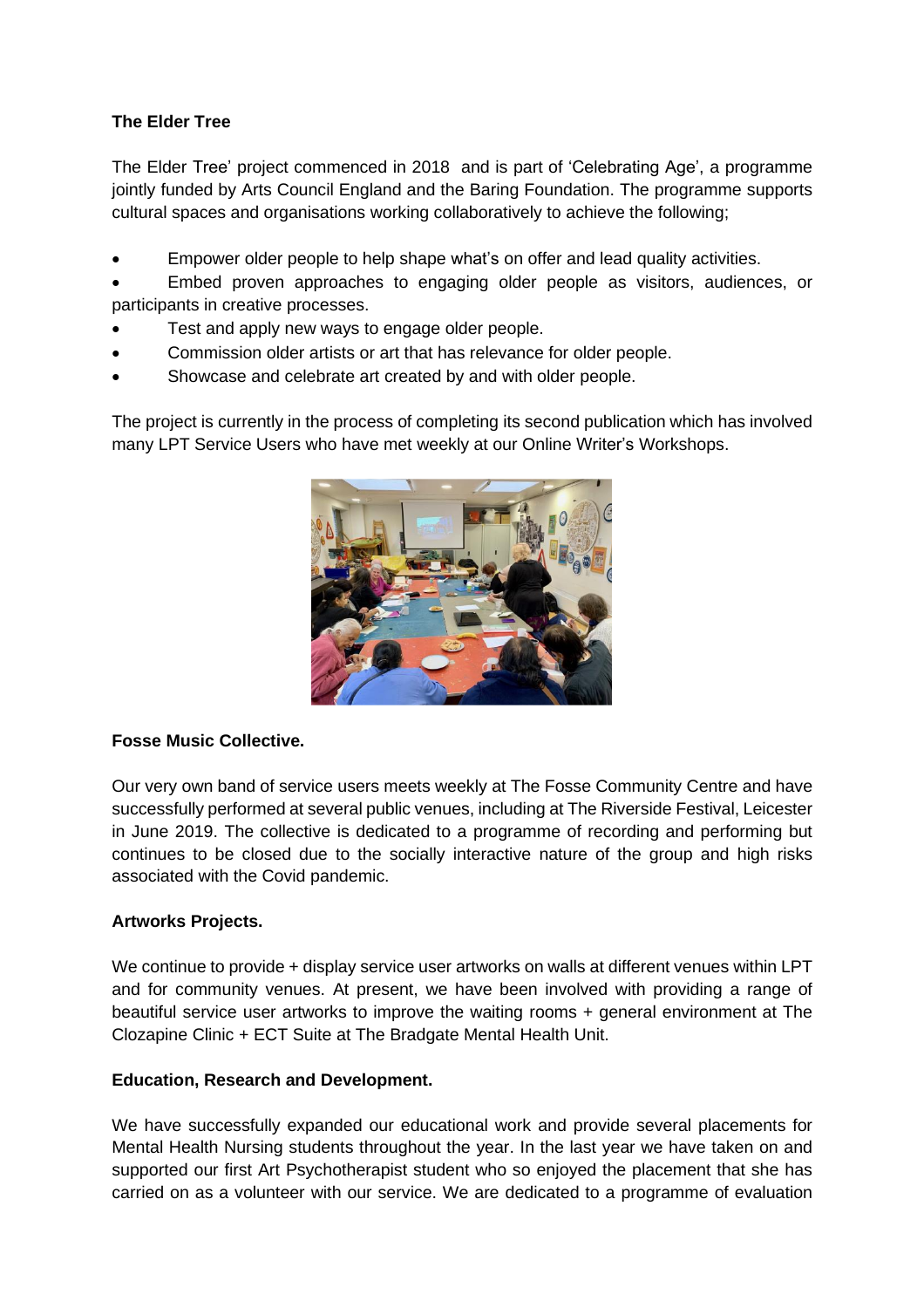and research of our projects which builds on the increasing evidence base of the effectiveness of the arts in delivering recovery focused mental health care.

We deliver a range of successful courses at The Leicestershire Recovery College and have continued this delivery on-line during lockdown.

In recent times we have become increasingly involved, as an example of best practice, with National initiatives to deliver increased arts in mental health work across the country, with our service being highlighted in a recent Baring Foundation Report 'Creatively Minded and the NHS' please see <https://baringfoundation.org.uk/resource/creatively-minded-and-the-nhs/>

# **House of Circus.**

The House of Circus was originally funded by the University of Leicester but is now an independent weekly circus workshops project which receives light touch support from ourselves.

| Project.                                           | Funder.                                                                                                         | Sum procured.                |
|----------------------------------------------------|-----------------------------------------------------------------------------------------------------------------|------------------------------|
| Smoothie Sound System                              | BrightSparks.                                                                                                   | £30                          |
| Service<br>Participatory<br>User<br><b>Artists</b> | <b>Carlton Hayes Charity</b><br><b>BrightSparks</b>                                                             | £500<br>£2,000               |
| ArtSpace + ArtsCafe                                | The Attenborough Arts Centre.<br><b>BrightSparks</b><br>University of Leicester<br><b>Carlton Hayes Charity</b> | £500<br>£492<br>£100<br>£400 |
| Theatre Project.                                   | BrightSparks.                                                                                                   | £40                          |
| Sounds Inclusive.                                  | <b>BrightSparks</b><br>University of Leicester.<br><b>Carlton Hayes Charity</b>                                 | £70<br>£150<br>£3,700        |
| Ukulele Ladies.                                    | <b>BrightSparks</b>                                                                                             | £35                          |
| <b>Fosse Music Collective.</b>                     | <b>BrightSparks</b>                                                                                             | £70                          |
| Ward fence murals                                  | Soft Touch Arts                                                                                                 | £7,500                       |
| Smoothie                                           | <b>BrightSparks</b>                                                                                             | £30                          |

#### **3. Income 2020 - 2021.**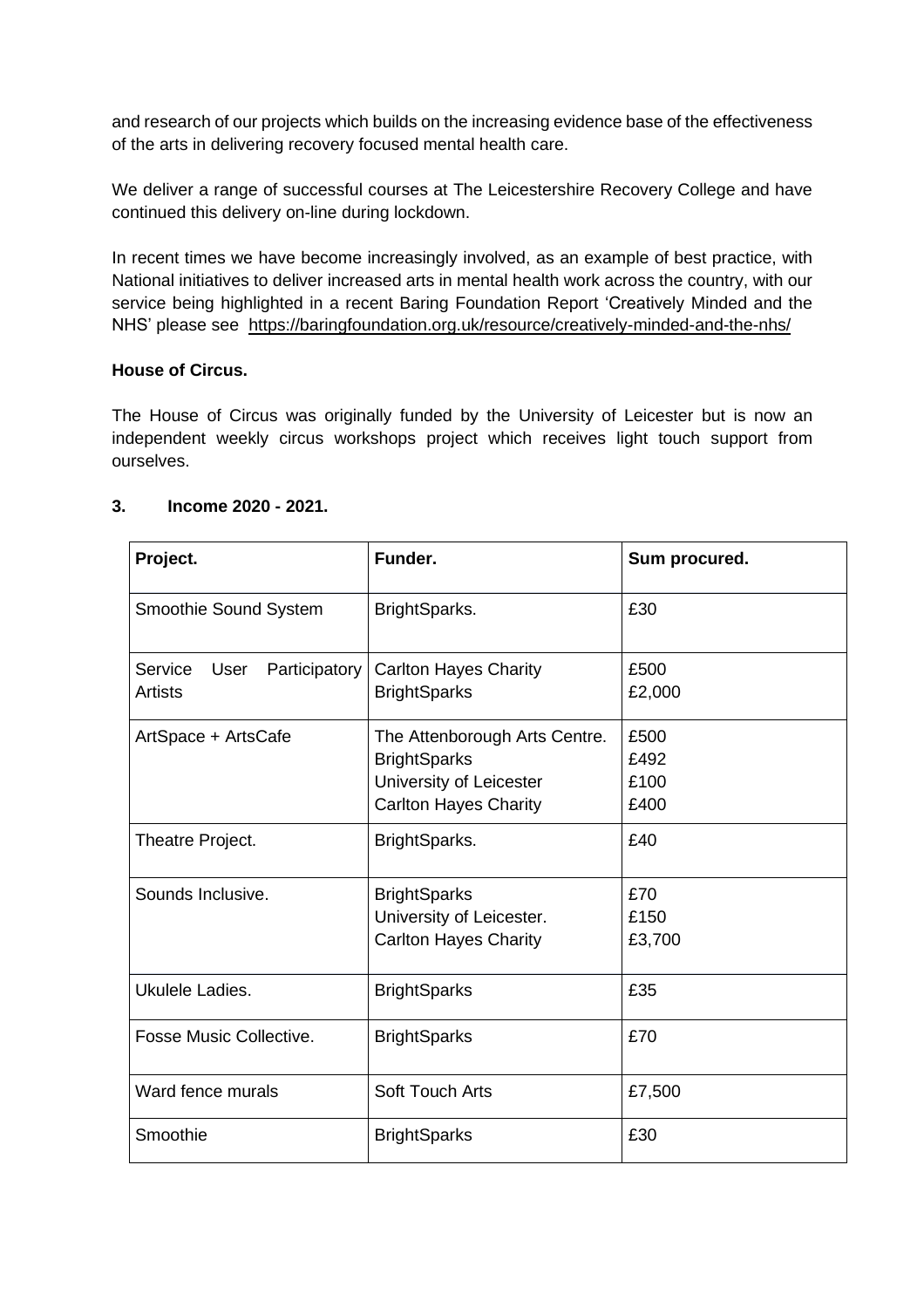| Painting for Wellbeing.       | Leicestershire County Council.                                                                                                                             | £1,202                                     |
|-------------------------------|------------------------------------------------------------------------------------------------------------------------------------------------------------|--------------------------------------------|
| Green Room Gardeners.         | <b>BrightSparks</b><br><b>Finnis Scott Foundation</b>                                                                                                      | £100<br>£1,000                             |
| Packing Saloon                | <b>BrightSparks</b>                                                                                                                                        | £37                                        |
| <b>Bradgate Writers Group</b> | <b>BrightSparks</b>                                                                                                                                        | £40                                        |
| <b>Showcase Collective</b>    | <b>BrightSparks</b><br>The Attenborough Art Centre                                                                                                         | £330<br>£400                               |
| <b>Potential Unlocked</b>     | <b>Arts Council England</b>                                                                                                                                | £32,000                                    |
| The Comedy Asylum.            | <b>BrightSparks</b><br>National Lottery Big<br>Lottery<br>Fund                                                                                             | £205<br>£52,140                            |
| Remote Art + Online work      | Leicestershire County Council<br><b>Arts Council England</b><br>Rutland<br>Leicestershire<br>and<br><b>Community Foundation</b><br>University of Leicester | £16,450<br>£27,480<br>£5,000<br>£8,300     |
| <b>House of Circus</b>        | <b>BrightSparks</b>                                                                                                                                        | £30                                        |
| WORD!                         | General Income<br>Inspire<br><b>BrightSparks</b><br>University of Leicester<br><b>Arts Council England</b>                                                 | £1,074<br>£200<br>£1050<br>£931<br>£39,978 |
| Total.                        |                                                                                                                                                            | £203,564                                   |

# **4. Summary.**

The Arts in Mental Health Team at LPT have made massive progress in 2020-21 with a considerable expansion in service delivery, mainly achieved through successful partnership working with several external agencies and project managers. We are recognized as being a proactive recovery orientated service which responds to identified service user needs, enjoying a very good reputation both within LPT, regionally, and increasingly nationally.

# **5. Issues.**

The Covid pandemic has highlighted the role that Online Arts Activity can play in engaging a whole new audience of isolated and disengaged mental health service users. During the pandemic we have successfully delivered a range of online activity alongside considerable face to face work on mental health wards. Our challenge is to maintain this work while reintroducing our existing face to face activity.